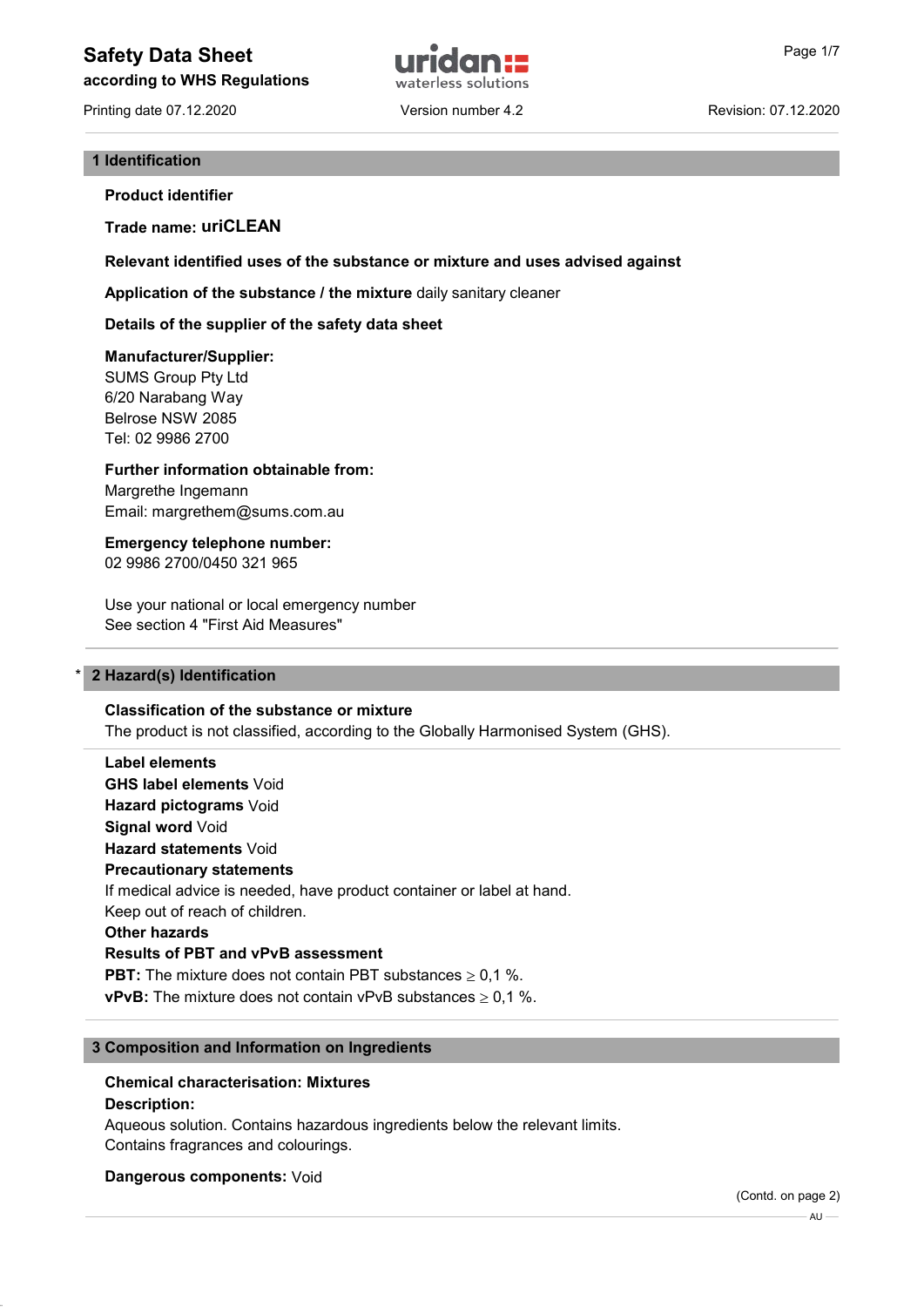# Safety Data Sheet **and The Contract Telecommunity** Page 2/7

according to WHS Regulations

Printing date 07.12.2020 Version number 4.2 Revision: 07.12.2020

Trade name: uriCLEAN

(Contd. of page 1)

Additional information: For the wording of the listed hazard phrases refer to section 16.

### 4 First Aid Measures

### Description of first aid measures

### General information:

In case of discomfort or doubt, seek medical advice.

If unconscious, use a stable lateral position and do not administer anything through mouth.

After inhalation: Supply fresh air; consult doctor in case of complaints.

### After skin contact:

Wash with plenty of soap and water.

Seek medical treatment in case of complaints.

### After eye contact:

Rinse opened eye for several minutes under running water.

Remove contact lenses, if present and easy to do. Continue rinsing.

Seek medical treatment in case of complaints.

### After swallowing:

Rinse mouth and throat with plenty of water.

If the patient is conscious, let him drink plenty of water.

Get medical advice/attention.

### Information for doctor:

### Most important symptoms and effects, both acute and delayed

No further relevant information available.

Indication of any immediate medical attention and special treatment needed

Depending on the condition of the patients, the doctor must assess the symptoms and the overall general condition.

### 5 Fire Fighting Measures

### Extinguishing media

Suitable extinguishing agents: Use fire extinguishing methods suitable to surrounding conditions.

For safety reasons unsuitable extinguishing agents: Water with full jet

Special hazards arising from the substance or mixture No further relevant information available.

### Advice for firefighters

### Protective equipment:

Wear self-contained respiratory protective device. Wear fully protective suit.

### 6 Accidental Release Measures

### Personal precautions, protective equipment and emergency procedures

Restricted access to the affected area until cleaning work is completed.

Wear protective equipment. Keep unprotected persons away.

Ensure adequate ventilation

Avoid contact with skin and eyes.

Do not breathe vapour/spray.

Particular danger of slipping on leaked/spilled product.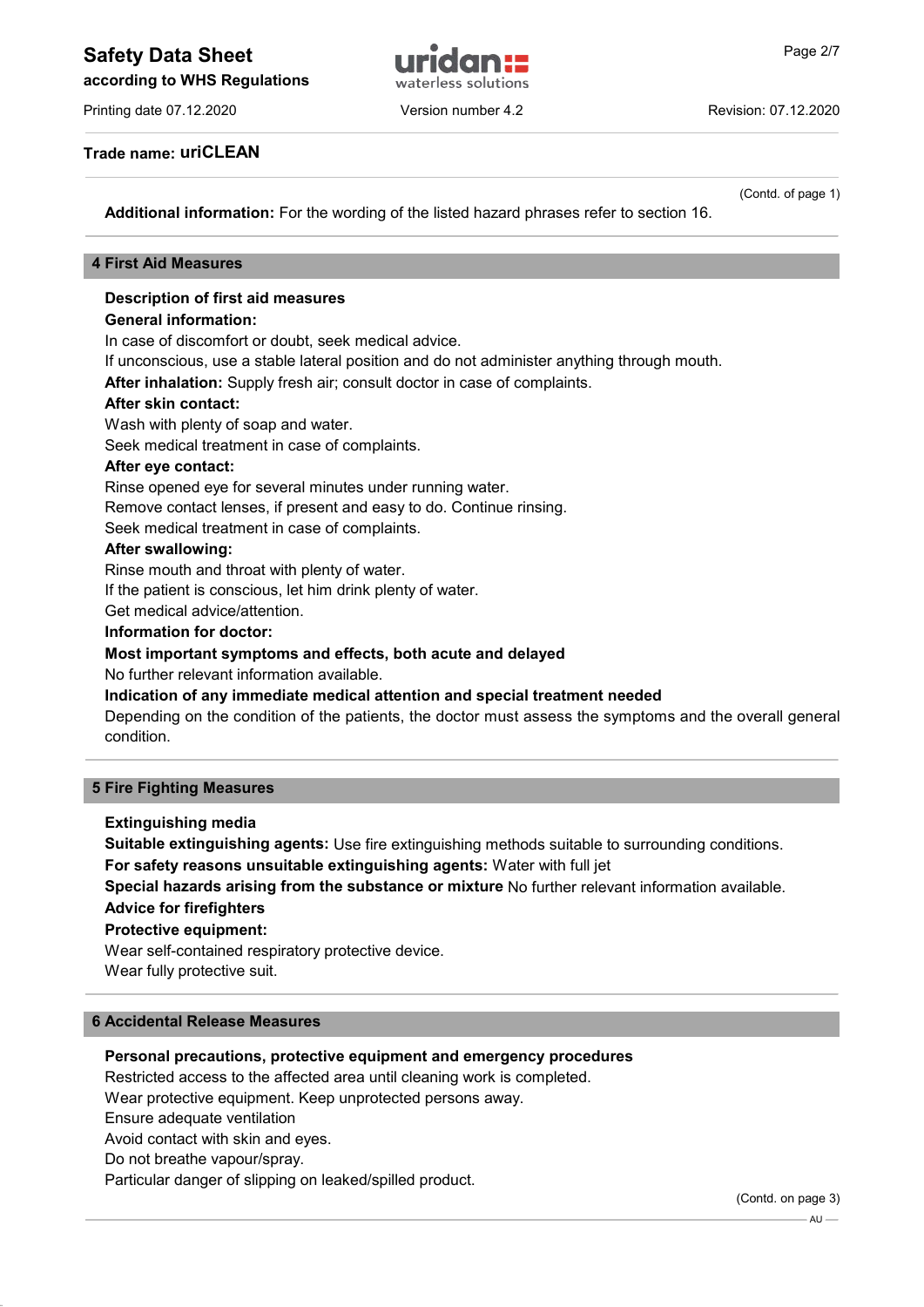# Safety Data Sheet **Example 2018 Page 3/7** and Page 3/7





Printing date 07.12.2020 Version number 4.2 Revision: 07.12.2020

Trade name: uriCLEAN

(Contd. of page 2)

# Environmental precautions: Do not allow large quantities to enter drains/surface water/groundwater. Methods and material for containment and cleaning up:

Absorb with liquid-binding material (sand, diatomite, acid binders, universal binders, sawdust).

Dispose of the material collected according to regulations.

### Reference to other sections

See Section 7 for information on safe handling.

See Section 8 for information on personal protection equipment.

See Section 13 for disposal information.

### 7 Handling and Storage

### Handling:

Precautions for safe handling Keep receptacles tightly sealed. Avoid contact with skin and eyes. Use personal protective equipment as required. Observe protective measures and safety instructions. Information about fire - and explosion protection: No special measures required. Conditions for safe storage, including any incompatibilities Storage: Requirements to be met by storerooms and receptacles: Protect from frost. Store in accordance with local/regional/national/international regulations. Information about storage in one common storage facility: Not required. Further information about storage conditions: None. Recommended storage temperature: room temperature Storage class: 12

Specific end use(s) No further relevant information available.

### 8 Exposure controls and personal protection

Additional information about design of technical facilities: No further data; see item 7.

### Control parameters

### Ingredients with limit values that require monitoring at the workplace:

The product does not contain any relevant quantities of materials with critical values that have to be monitored at the workplace.

DNELs No data available.

PNECs No data available.

Additional information: The lists valid during the making were used as basis.

### Exposure controls

Personal protective equipment:

### General protective and hygienic measures:

The usual precautionary measures are to be adhered to when handling chemicals.

Do not eat or drink while working.

Avoid contact with the eyes and skin.

(Contd. on page 4)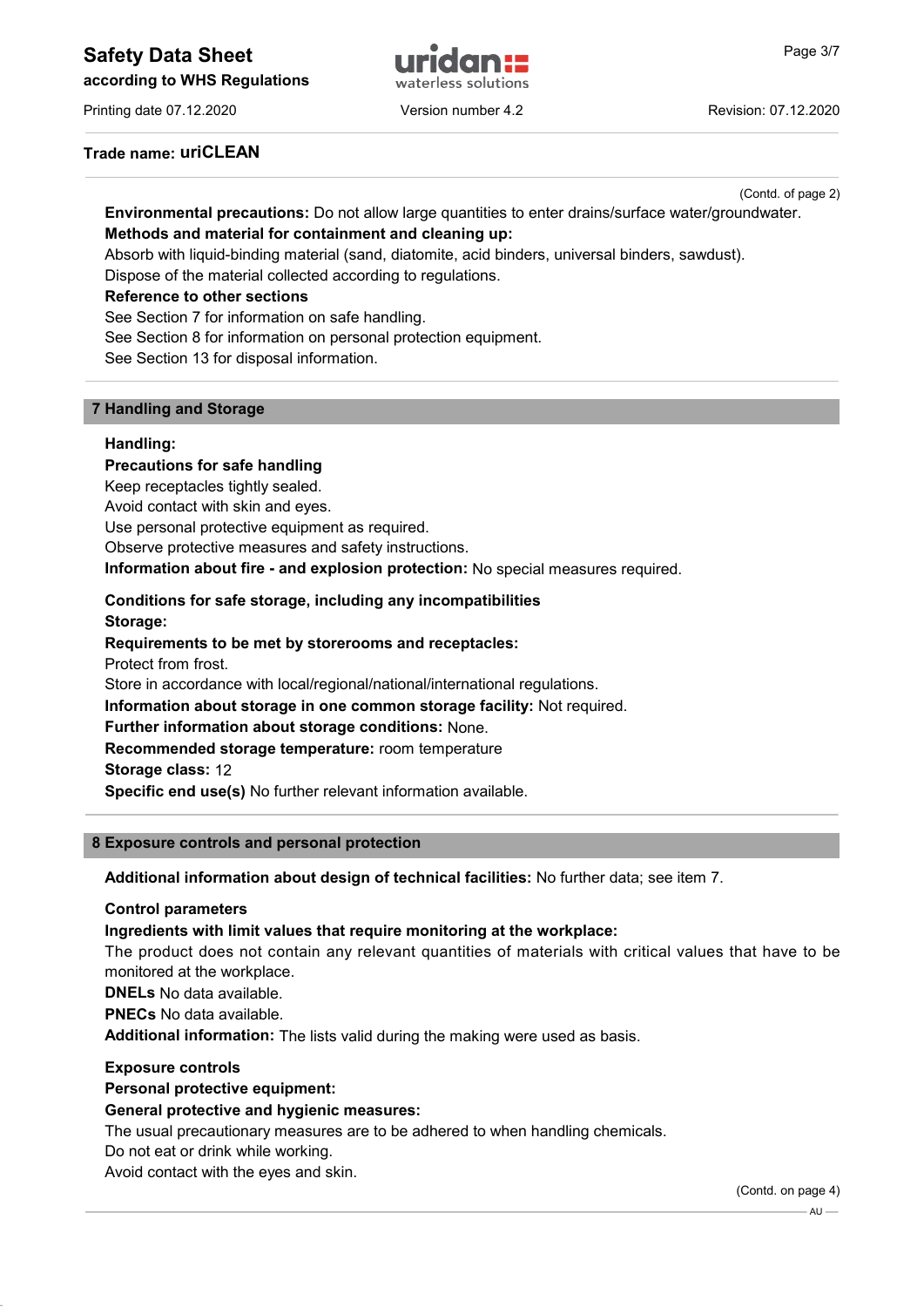# Safety Data Sheet **and Allian Contract and Allian Contract Allian Contract Allian Contract Allian Contract Allian Contract Allian Contract Page 4/7**

according to WHS Regulations

Printing date 07.12.2020 Version number 4.2 Revision: 07.12.2020

waterless solutions

### Trade name: uriCLEAN

(Contd. of page 3)

Wash hands before breaks and at the end of work. Avoid breathing mist/vapours/spray.

Protective clothing needs to be selected specifically for the workplace, depending on concentrations and quantities of the hazardous substances handled. The chemical resistance of the protective equipment should be enquired at the respective supplier.

Respiratory protection: Not required.

Protection of hands: Protective gloves recommended.

Material of gloves

Rubber gloves

The selection of the suitable gloves does not only depend on the material, but also on further marks of quality and varies from manufacturer to manufacturer.

Selection of the glove material on consideration of the penetration times, rates of diffusion and the degradation.

### Penetration time of glove material

The exact break through time has to be found out by the manufacturer of the protective gloves and has to be observed.

Eye protection: Safety glasses

Body protection: Protective work clothing

Limitation and supervision of exposure into the environment

Do not allow large quantities to enter drains/surface water/groundwater.

### 9 Physical and Chemical Properties

| Information on basic physical and chemical properties<br><b>General Information</b>                                       |                                               |                           |
|---------------------------------------------------------------------------------------------------------------------------|-----------------------------------------------|---------------------------|
| Appearance:                                                                                                               |                                               |                           |
| Form:                                                                                                                     | Fluid                                         |                           |
| Colour:                                                                                                                   | Red                                           |                           |
| Odour:                                                                                                                    | Mild                                          |                           |
| <b>Odour threshold:</b>                                                                                                   | No information available.                     |                           |
| pH-value at 20 °C:                                                                                                        | 2.5                                           |                           |
| <b>Change in condition</b><br><b>Melting point/freezing point:</b><br>Initial boiling point and boiling range: ca. 100 °C | No information available.                     |                           |
| Flash point:                                                                                                              | Not applicable.                               |                           |
| Flammability (solid, gas):                                                                                                | Not applicable.                               |                           |
| <b>Decomposition temperature:</b>                                                                                         | No information available.                     |                           |
| Auto-ignition temperature:                                                                                                | Product is not selfigniting.                  |                           |
| <b>Explosive properties:</b>                                                                                              | Product does not present an explosion hazard. |                           |
| <b>Explosion limits:</b><br>Lower:<br>Upper:                                                                              | Not applicable.<br>Not applicable.            | $\sqrt{2}$ and $\sqrt{2}$ |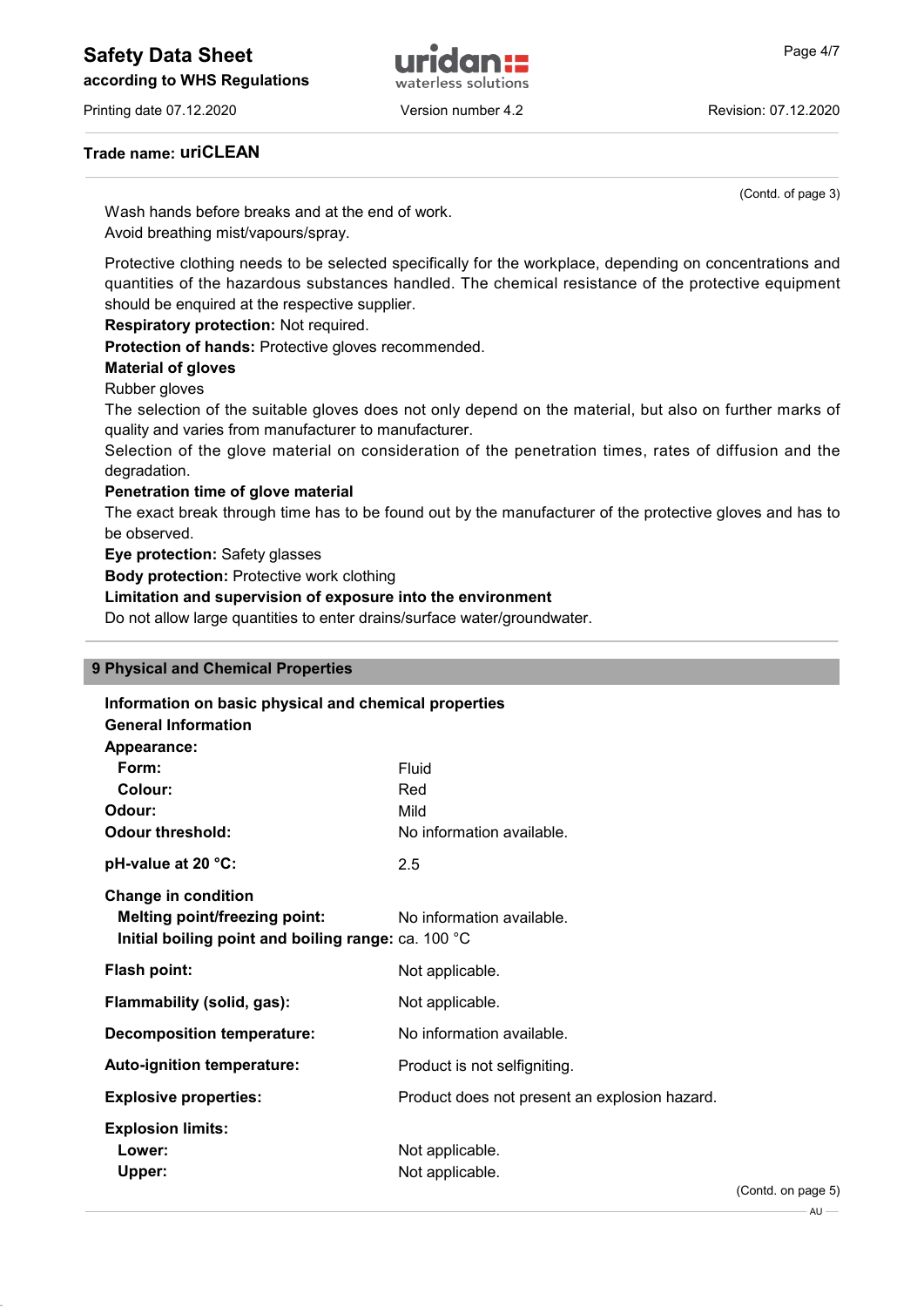# Safety Data Sheet **and The Contract Telection Contract Telection** Page 5/7

according to WHS Regulations

Printing date 07.12.2020 Version number 4.2 Revision: 07.12.2020

Trade name: uriCLEAN



(Contd. of page 4)

# **Oxidising properties** No information available. Vapour pressure: Not determined. **Density at 20 °C:**  $1.01 \text{ g/cm}^3$ Vapour density **No information available.** Evaporation rate Not determined. Solubility in / Miscibility with water: Soluble.

Partition coefficient: n-octanol/water: Not determined. Viscosity: **Dynamic:** No information available. Kinematic: No information available. Other information **No further relevant information available.** 

### 10 Stability and Reactivity

Reactivity No further relevant information available. Chemical stability No decomposition if used and stored according to specifications. Possibility of hazardous reactions No dangerous reactions known. Conditions to avoid Frost, heat Incompatible materials: strong acids Strong alkalis. strong oxidizing agents strong reducing agents Hazardous decomposition products: No dangerous decomposition products known.

### 11 Toxicological Information

# Information on toxicological effects

## Additional toxicological information:

The product is not subject to classification according to the calculation method of the General EU Classification Guidelines for Preparations as issued in the latest version.

When used and handled according to specifications, the product does not have any harmful effects to our experience and the information provided to us.

## **12 Ecological Information**

### **Toxicity**

Aquatic toxicity: No further relevant information available.

## Persistence and degradability

The surfactant(s) contained in this mixture complies (comply) with the biodegradability criteria as laid down in Regulation (EC) No.648/2004 on detergents

(Contd. on page 6)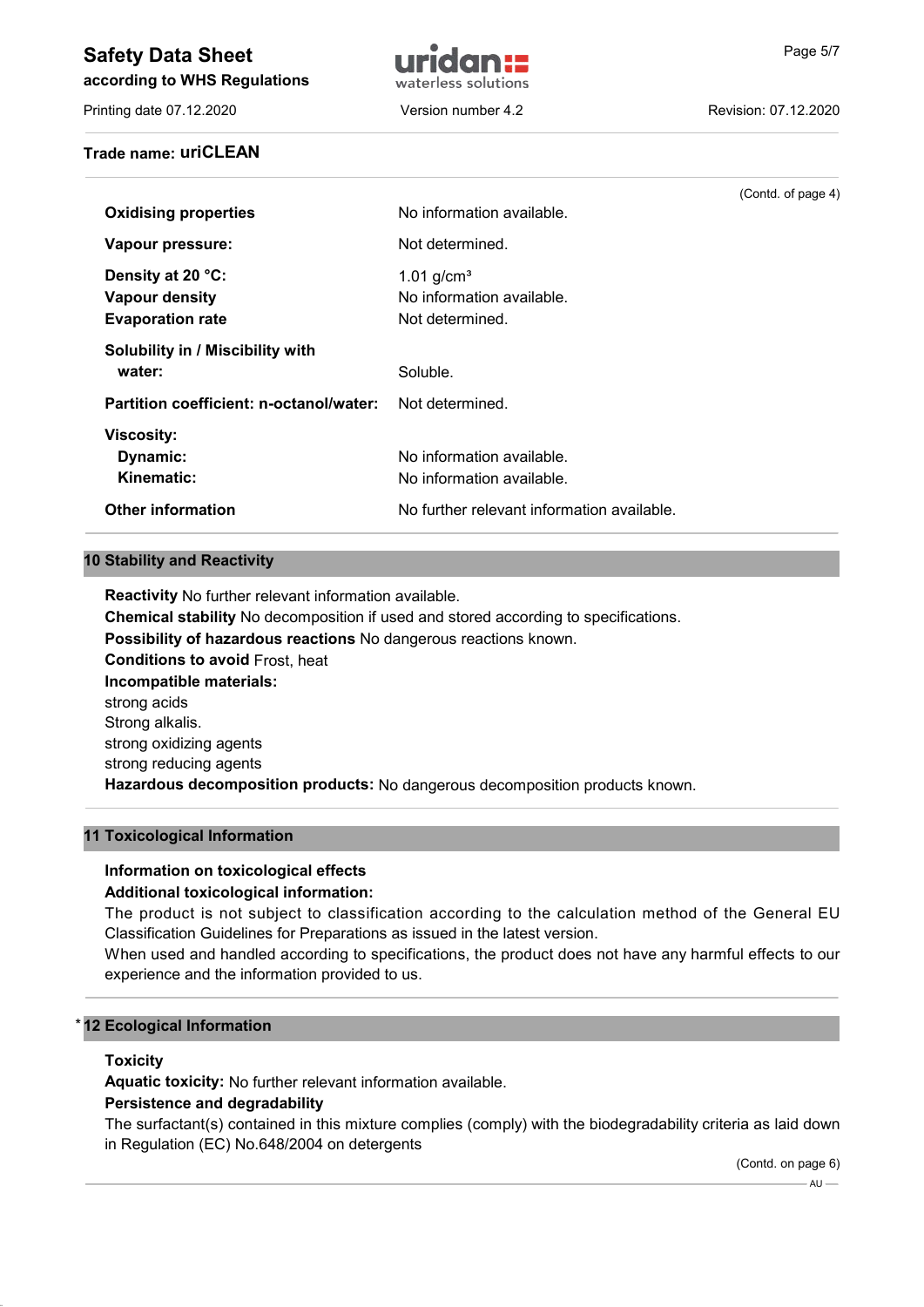according to WHS Regulations



# waterless solutions

### Trade name: uriCLEAN

(Contd. of page 5)

### Behaviour in environmental systems:

Bioaccumulative potential No further relevant information available.

Mobility in soil Mobile in aqueous environment.

### Additional ecological information:

### General notes:

Water hazard class 1 (German Regulation) (Self-assessment): slightly hazardous for water Do not allow undiluted product or large quantities of it to reach ground water, water course or sewage system.

### Results of PBT and vPvB assessment

**PBT:** The mixture does not contain PBT substances  $\geq 0.1$  %.

**vPvB:** The mixture does not contain vPvB substances  $\geq 0.1$  %.

Other adverse effects No further relevant information available.

### 13 Disposal considerations

### Waste treatment methods

### Recommendation

Small amounts may be diluted with plenty of water and washed away. Dispose of bigger amounts in accordance with Local Authority requirements.

Only dispose of product residues via authorised companies according to local legislation.

### Uncleaned packaging:

### Recommendation:

Empty the container completely and send it to a qualified specialist company for reconditioning, recycling or waste disposal.

### 14 Transport information

| <b>UN-Number</b>                                  |                 |                    |
|---------------------------------------------------|-----------------|--------------------|
| ADG, ADN, IMDG, IATA                              | not regulated   |                    |
| UN proper shipping name                           |                 |                    |
| ADG, ADN, IMDG, IATA                              | not regulated   |                    |
| Transport hazard class(es)                        |                 |                    |
| ADG, ADN, IMDG, IATA                              |                 |                    |
| <b>Class</b>                                      | not regulated   |                    |
| Packing group                                     |                 |                    |
| ADG, IMDG, IATA                                   | not regulated   |                    |
| <b>Environmental hazards:</b>                     | Not applicable. |                    |
| Special precautions for user                      | Not applicable. |                    |
| Transport in bulk according to Annex II of Marpol |                 |                    |
| and the <b>IBC</b> Code                           | Not applicable. |                    |
| <b>UN "Model Regulation":</b>                     | not regulated   |                    |
|                                                   |                 | (Contd. on page 7) |

 $All -$